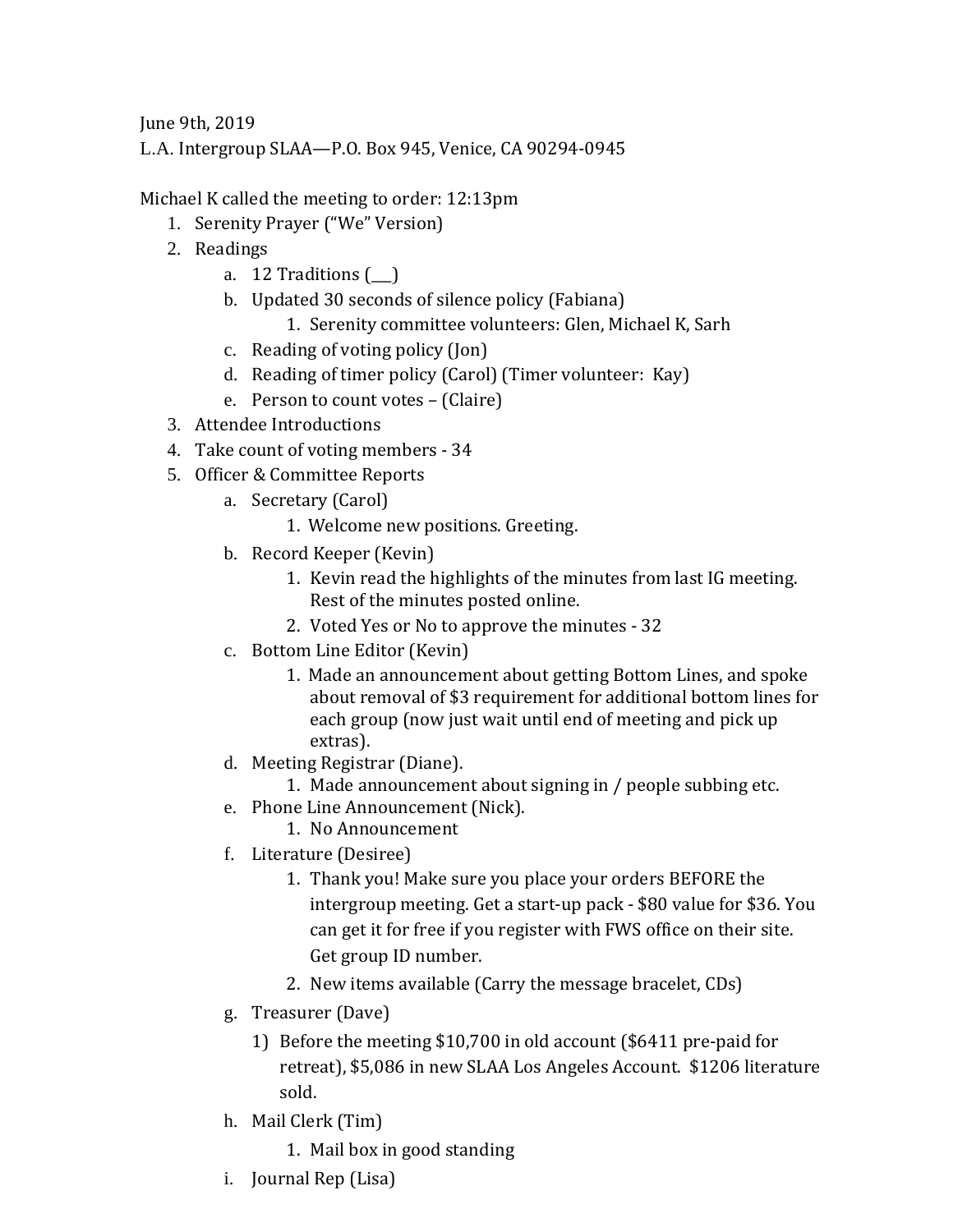- 1. Flyers for the next question of the day passed out "Practicing principles over personalities - How do you practice principles over personalities in relationships during polarizing political climates".
- 2. Can always write an article at any time on any topic.
- j. Webmaster for SLAA website Max B
	- 1. 12,000+ views!
	- 2. 3k+ users
	- 3. New map on website coming this month.
- j. Workshops & Retreats (Asher)
	- 1 Next workshop is July 20<sup>th</sup>, flyers handed out. Focus on 4<sup>th</sup> step. Speaker and group discussions after.
- k. Jails and Treatment Centers Committee (Claire)
	- 1. No announcement
- l. ABM Delegate Announcements (Christina)
	- 1. Info given about ABM meeting, in Sacramento this year.
	- 2. Working on brochure for "Healthy Relationships" committee pamphlet is "Gift of No Contact". Will be voted on at ABM.
	- 3. Amending a by-law that trustees can hold multiple service positions.
	- 4. Seeking auction-able items
- m. Speaker List Keeper (Alex)
	- 1. Flyers sent out to take back to meetings and ask for anyone who is willing to speak to fill out form and bring back form to IG next month.
- n. Literature Copier (Kevin)
	- 1. No announcement.
- o. Conference Literature Committee Conduit
	- 1. In addition to draft literature being proposed at ABM, literature committee is bringing item for discussion – finding a way to streamline literature rollout once it's approved.
- p. Sponsorship Committee Jackie
	- 1. **The weekly monthly phone meeting number has been** changed – **712.770.5537 – access code is 754522** Monday night at 5pm PST. Closed all gender meeting.
	- 2. No new report
- q. Translation Committee Conduit (Tim)
	- 1. Scholarships to international delegates who want to attend ABM.
	- 2. Germany has a copy-righted pamphlet on abstaining from pornography and has not been translated to English.
- r. Steps Traditions and Concepts Conduit (Diane)
	- 1. 12 & 12 in process
- s. Diversity Committee (Christina)
	- 1. Packet passed out to update on latest updates from this